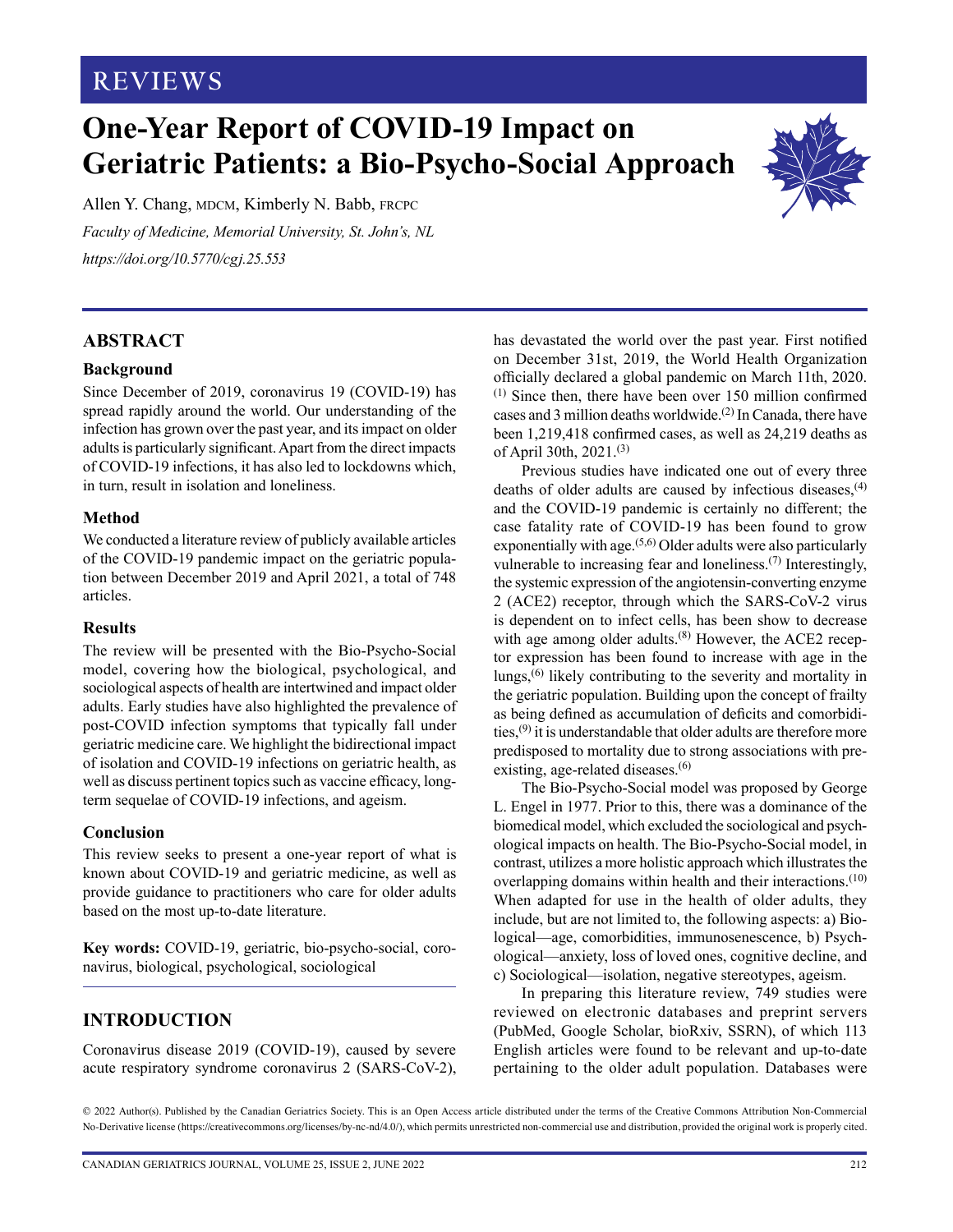searched for the key words of "geriatrics," "older adults," "older individuals," "aged," or "aging" to encompass the older adult population. Key words of "COVID-19," "COVID," "coronavirus," and "SARS-CoV-2" were used to search for articles about the COVID-19 pandemic. Articles not addressing both COVID-19 and older adults were excluded, as were articles writing in languages other than English and without dedicated translations. The majority of articles defined the older adult population as age 65 or older, though some studies investigated a smaller subset of age ranges within this population. When articles had opposing views, both the majority consensus and dissenting views were included. Articles included and cited are original research, unless interpretations from secondary sources are deemed relevant. Search dates range from December 31st, 2019 to April 30<sup>th</sup>, 2021. Given that the Bio-Psycho-Social model describes the three domains as being integrated parts of the whole, the following review will separate findings by the domain in which the primary research goal is characterized.

#### **Biological**

Aging is associated with increasing risk factors of disease. In young individuals, aging plays a non-significant role, and disease risk is largely determined by the overlap of genetic and environmental predispositions. As an individual ages, the role of aging increases, overlapping with the genetic and environmental predispositions. At extreme ages, age-related predispositions become the predominant risk factor for disease risk.(11)

#### *The Aging Immune System*

The concept of inflammaging vs. immunosenescence in older adults is not new. Inflammaging is defined as the imbalance between pro-inflammatory and anti-inflammatory pathways. Decreased macrophage and T cell activation leads to stunted pro-inflammatory response. On the other hand, decreased anti-inflammatory pathways lead to a low-grade sterile inflammation. $(11)$  Both the innate and adaptive responses within lymphoid and non-lymphoid tissues become impaired. (12) Furthermore, decreased naïve T cells with an associated accumulation of memory T and B cells in circulation are observed, $^{(13)}$  with more cells entering senescence overall. $^{(14)}$ The accumulated and exhausted T cells also preferentially secrete pro-inflammatory INF and TNF factors.<sup>(15)</sup> In combination, older adults are more predisposed to latent or novel infections, resulting in increased morbidity and mortality. $(12)$ 

#### *Impact of Psychological and Sociological Variables*

Isolation and loneliness have led to several detrimental outcomes in older adults, and both have been associated with poor sleep quality and physical inactivity.(16) Physical inactivity, in turn, leads to sarcopenia and frailty, and lack of sunlight may translate to lower vitamin D levels, which has been associated with impaired immunity.<sup>(17)</sup> Worsening age-associated conditions, along with frailty and falls, have also been observed.<sup>(18)</sup> In particular, older adults living in isolation in nursing homes experienced more falls.<sup>(19)</sup> Loneliness and social isolation have also previously been associated with hypertension, cardiac disease, and cardiac-associated deaths.(20-22) In all, the following recommendations have been made for older adults during this time: exercising while taking caution with masks, small amounts of sugar prior to exercising (found to be anti-inflammatory), and caution against binging of foods. $(23)$ 

#### *Mortality and Risk Assessment with Infection*

After being infected with COVID-19, older adults often have atypical presentations and higher mortality as a result of immunosenescence and multiple age-related comorbid conditions.<sup> $(24)$ </sup> This is particularly true for those living in nursing homes, making those living in these institutions particularly vulnerable.<sup>(19,23,25)</sup> Multiple age-related comorbidities have been associated with poorer outcomes such as heart and lung disease, diabetes, dementia, and polypharmacy. (24) Specifically, poor prognosis is linked to male gender, diabetes mellitus,<sup>(26-28)</sup> hypertension, malignancy,<sup>(29)</sup> renal disease, obesity,(30) as well as presenting with increased O2 requirements, bilateral chest infiltrates on imaging, and crackles on exam.(31) Severity of infection has been found to be associated with a variety of factors: albumin, D-dimer, onset to hospitalization time,(32) ADL impairment, fever, and increased C-reactive protein.(33) Higher mortality rates were associated with increasing age, frailty, inflammation, renal disease, cardiovascular disease, and cancers; age and frailty were independently associated with higher mortality.<sup>(34)</sup> Nutritional deficiency was also associated with significantly longer length of stay, higher hospital expenses, poor appetite, heavier disease severity, and more weight change.<sup>(35)</sup> Linear associations have also been found between clinical frailty score, functional status, and mortality.<sup>(36-40)</sup> Older adults also have a high risk for developing cardiac injuries due to yet-unknown etiologies;(41) heart failure as a result of cardiac injuries may mimic the symptoms of COVID pneumoniarelated dyspnea, but can be differentiated by point-of-care ultrasound (POCUS).<sup>(42)</sup>

Based on the prognostic factors identified above, several assessment tools have been found to be appropriate for assessing in-hospital mortality in older adults, including ISARIC-4C, COVID-GRAM, qSOFA, lung ultrasound score (LUS), and possibly qCSI and  $NEWS$ .<sup> $(43-45)$ </sup> Furthermore, it has been hypothesized that accurate prognostication of older adults including the three following components are more accurate than the individual components themselves<sup> $(46)$ </sup>: a) current risk classification systems such as Pneumonia Severity Index (PSI) and CURB-65, b) nutritional status such as utilizing the Geriatric Nutritional Risk Index,  $(47)$  and c) functional status with Eastern Cooperative Oncology Group (ECOG) score, Barthel index, or handgrip strength.

#### *Treatment and Risk-Reduction*

While disease-modifying medications of COVID-19 have not been specifically studied in the older adult population, certain medications have been demonstrated to impact prognosis. Alterations of gut microbiota have been observed post-infection, likely due to antibiotic use. Targeting the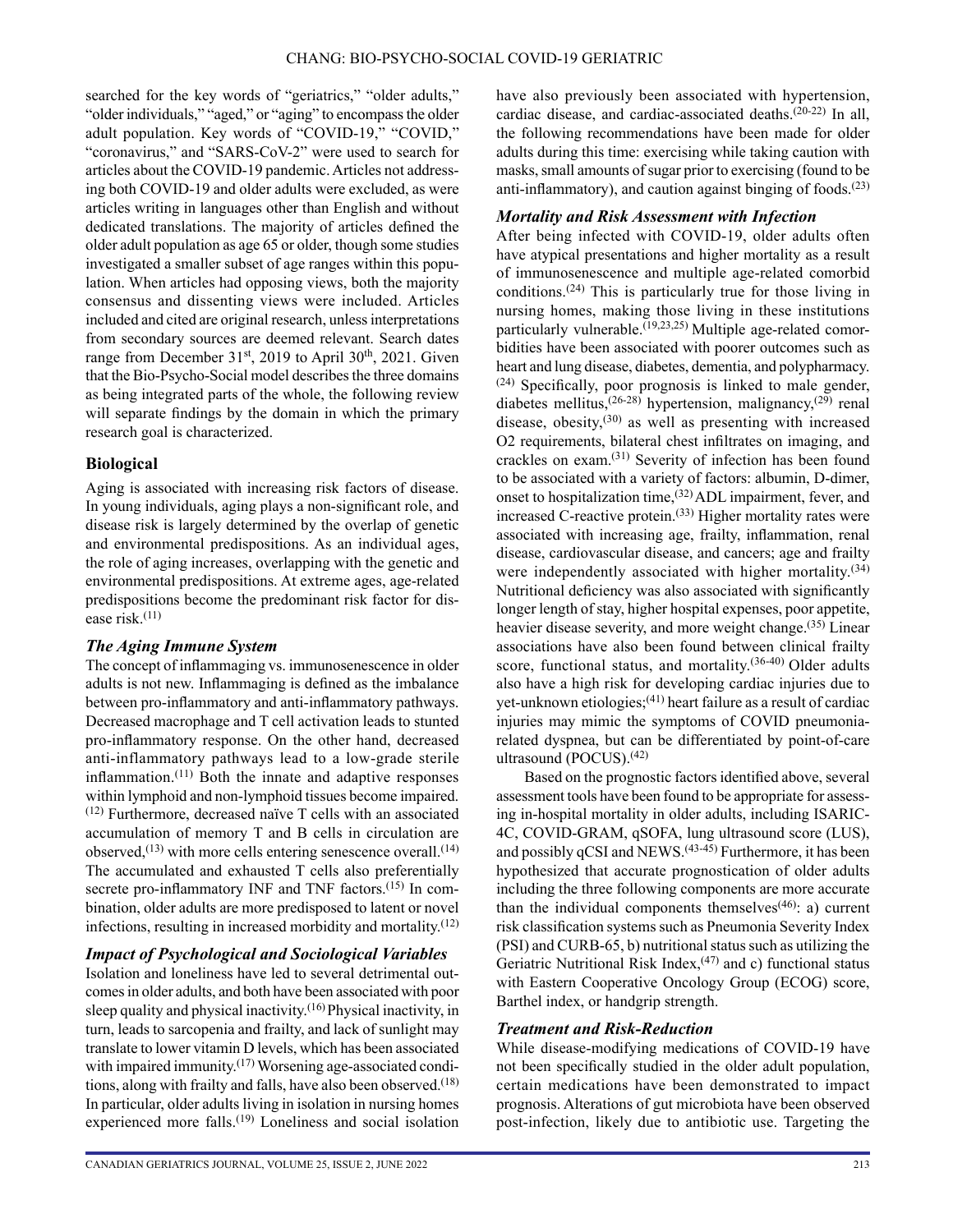microbiota has been speculated to help treatment and reduce pro-inflammatory states.<sup>(48)</sup> The COVIT-TRIAL has demonstrated vitamin D3 supplementation improves survival rates and also decreases severity of illness. $(49,50)$  Older adults who were on vitamin K antagonists have been associated with increased mortality.(51) Diabetic patients on metformin should be monitored for increased disease progression,  $(52)$  though studies done in nursing homes without age restriction have found it to reduce 30-day mortality.(53) Patients on angiotensinconverting enzyme (ACE) inhibitor or angiotensin receptor blocker (ARB) prior to infection have better outcomes, and their use should be continued throughout hospitalization.<sup> $(54)$ </sup> There was also dose-dependent immunosuppressant usage associated with mortality in observational studies.(55)

#### *Rehabilitation*

Once older adults have overcome COVID-19 infections, rehabilitation becomes the cornerstone for moving towards their new baseline. Six-week respiratory therapy has been associated with improvements in both respiration and quality of life.<sup>(56)</sup> Physiotherapy should not only take into account the patient's respiratory symptoms, but also their functional status prior to hospitalization.(57) Malnutrition was a common  $(57%)$  consequence, likely driven by multiple processes.<sup> $(58)$ </sup> Therefore, nutritional status should be targeted for therapy, especially for older adults with diabetes mellitus, low calf circumference, and low albumin.(58) Age, frailty, delirium, dementia, and mental health diagnoses are also associated with higher care needs post-discharge.<sup>(34)</sup>

#### *Vaccines*

Vaccines are seen as the way to bring the pandemic to an end, but many uncertainties are associated with their efficacy in older adults. Immunosenescence was thought to impair the response of the vaccine among this population, similar to what has been observed in other vaccines.<sup>(59)</sup> Natural immunity developed post-infection was also found to be comparatively less in older adults.<sup>(60)</sup> To date, there have been limited studies regarding the exact impacts of aging on human immune responses, largely inferring from animal model data.<sup>(61)</sup> However, unanticipated effectiveness has been observed, especially in the new generation of mRNA vaccines, which does not appear to be limited by the aging biology. $(62)$  In contrast to annual influenza vaccines which do not confer long-term memory and poorly stimulate T cell response, COVID-19 vaccines based on mRNA technology appear to be potent stimulators of CD4 and CD8 T cells. $(63, 64)$ 

As our understanding of the immune response to COVID-19 increases, it has become clear that humoral response and cellular response play different roles. Humoral responses alone may not be sufficient to prevent severe disease, but potent responses may in fact worsen the outcomes.(65,66) Mutations in the COVID-19 variants have also been speculated to lead to changes in epitopes that may dampen the highly specific B-cell mediated humoral response.<sup>(67)</sup> Prior studies of the immune response against coronavirus have suggested CD8 T cells may confer cross-reactivity and immunity against other strains, as well as COVID-19.(68) Previous SARS-infected patients were found to continue having T cell responses 17 years after the initial outbreak.(65,69) Thus, it has been suggested that T cell recruitment is essential in the long-term protection against COVID-19, and should be engaged via vaccines.(70)

A variety of vaccines have been developed against COVID-19, some of which have been studied more than others. In pre-print data studying the efficacy of single dose BNT162b2 and ChAdOx1 vaccines, both vaccines were found to have comparable B cell responses and titres (93% and 87%, respectively). However, the ChAdOx1 vaccine elicited a superior T cell response (30.7% to 12.3%). This difference remains unclear, but may be attributed to the adenovirus vectors.(71) These high single-dose humoral response findings were found to "support" the decision by Canadian and UK governments to delay second doses of the vaccine, allowing for inoculation of more individuals at a time when vaccine supplies were limited. It has also been noted that the second dose of BNT162b2 vaccine induces strong humoral and cellular responses, including responses against variants.(72,73) Interestingly, studies have also found the Bacillus Calmette-Guérin (BCG) vaccine may also train the innate immune response of older adults to reduce the severity of COVID-19 infections.<sup>(74)</sup>

### **Psychological**

Psychological changes have been associated with both predisposition towards and resulting sequalae of COVID-19 infections. Here, we focus on the following three categories of psychological symptoms of older adults, and associated treatments: delirium, dementia, and mood disorders.

## *Delirium*

Delirium has been identified as a common presentation of older adults with COVID-19 in the emergency department.<sup>(75)</sup> There are case reports where delirium was the sole symptom. (76) In both hospital and community dwelling older adults, delirium was also more prevalent in those who were frail. (77) While some studies dispute the association with higher mortality, $(34)$  most studies agree that delirium is associated with poorer outcomes and death.<sup>(78-80)</sup> The most common types of delirium were hypoactive, followed by hyperactive and mixed.(80) Therefore, screening for delirium as a symptom of COVID-19 is suggested.<sup> $(75)$ </sup> Unfortunately, as part of the treatment of cytokine storm and immune-mediated severe encephalopathy associated with COVID-19 infection, corticosteroids are the medication of choice, which may cause or worsen delirium. Regrettably, no interventional trials have yet to investigate this in the older adult population, and due to this lack of evidence, it is presently recommended that the risks and benefits are evaluated and balanced for each patient.(81) Furthermore, the multidimensional prognostic index (MPI), an assessment tool that encompasses multiple health domains, has been found to be predictive of delirium and death, and has been recommended to be incorporated as part of the comprehensive geriatric assessment (CGA).<sup>(82)</sup>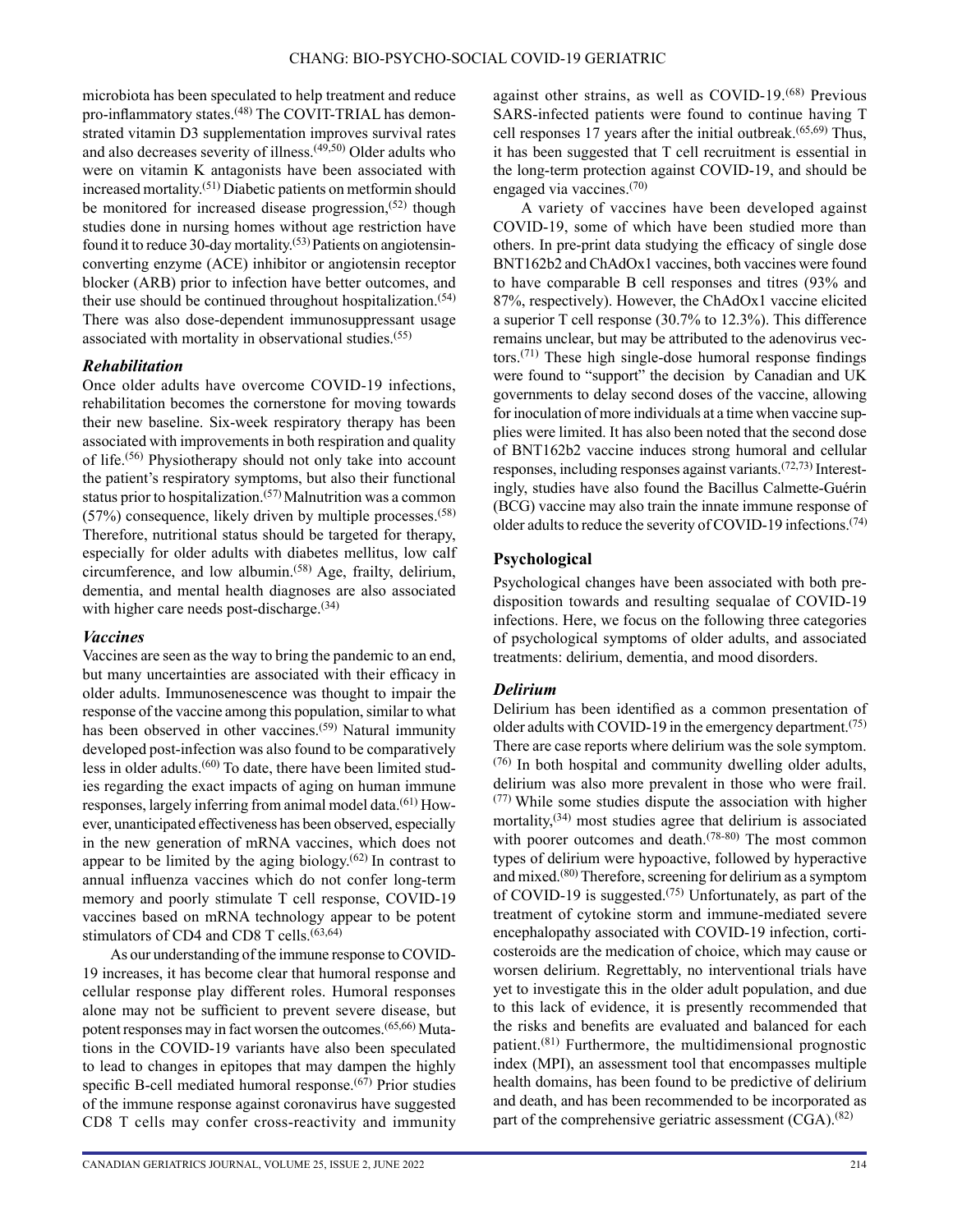#### *Cognitive Impairment*

The COVID-19 pandemic has had a negative impact on patients with cognitive impairments and dementia. Their needs were often neglected, and caregiver stress increased in the context of little external support. It has since been recommended that regular contact be made with these families, as well as the distribution of self-help guides to help the patients during times of social distancing. $(83)$  It is expected that long-term impacts may include less stringent follow-up and less frequent medication adjustments in an already vulnerable population.  $(17)$  Case reports have also highlighted the progression of mild cognitive impairment and associated mood symptoms as a result of pandemic distancing.(84) In combination with depression, loneliness has resulted in worsening cognition,(85) increasing the incidence of dementia.<sup>(86)</sup> The cardiorespiratory fitness decline during isolation has also been associated with decline in cognitive functioning.<sup>(17)</sup> Hence, it is recommended to utilize remote access digital platforms to assess or provide therapy to patients with dementia. $(81)$  One group of patients who are particularly vulnerable are those with dementia living in care homes, which has been associated with mortality, specifically more so in Alzheimer's dementia compared to frontotemporal dementia.(87) This is particularly interesting because frontotemporal dementia patients were less likely to follow COVID-19 preventative measures as a symptom of the disease nature.(88) Moreover, for unknown reasons, both Alzheimer's dementia and Parkinson's disease are associated with increased risk of being infected by COVID-19.<sup>(89)</sup>

#### *Mood Disorders*

Long-term isolation during the pandemic has also been found to result in mood disorders. Thirty-seven per cent (37%) of older adults during the pandemic experienced anxiety and depression,  $(16,90)$  and survivors of COVID-19 significantly suffered more.<sup> $(91)$ </sup> In particular, those with Alzheimer's dementia were also more at risk for developing anxiety and depression.(92) The sudden loss of a loved one may also result in prolonged grief disorder, a new diagnosis recently included in ICD-11 and under consideration for DSM-5, where adaptations to loss are stalled or halted.<sup> $(93)$ </sup> Previous studies have found that loneliness and isolation are not only associated with suicide attempts and completed suicides in older adults,  $(94)$ but also reduced resiliency factors such as self-worth, sense of purpose, and feeling valued.(95) The pandemic has led to a combination of risk factors which increase the risk of suicide, and should be mitigated.<sup> $(96)$ </sup> Moving forward, resiliency is identified as having an essential role in healthy aging within the post-COVID era.(97)

#### *Treatment*

Fortunately, many treatment methods have been studied for mood disorders associated with COVID-19. Yoga has been suggested as a form of exercise to prevent or alleviate mental health symptoms.(98,99) Exergames, defined as physically active video games, have been found to be beneficial for anxiety.(100) For anxiety post-COVID infection, six-week respiratory therapy has been found to improve anxiety, but not depression.(56) As shown for anxiety symptoms, patients who exercised experienced less depression-like symptoms. (101) More specifically, vigorous and moderate-vigorous physical activity was associated with better resilience, positive affect, and fewer depressive symptoms.(102) In patients who experience severe debilitating depression, electroconvulsive therapy should be utilized once the patients swab negative. (103,104) Zoom small groups also significantly improved loneliness, and marginally improved depression. However, the authors recognized that cost will be a major limiting fac- $\text{tor.}^{(105)}$  Older adults also have other obstacles in accessing telemedicine including social disparity (which will be discussed further in the sociological section below); frailty and multimorbidity due to physical limitations such as sensory and dexterity impairments, and cognitive deficits are also limiting factors.(106,107) Regardless of the treatment modality, ongoing screening, intervention, and follow up should continue through telemedicine.(108-110)

#### *Geriatric Syndromes Post-Infection*

While there is little doubt about the long-term sequelae that patients previously infected by COVID-19 may suffer, it remains to be seen how it may impact the practice of geriatricians. An eye-opening study recently published found one in three patients developed neurocognitive or psychiatric outcomes at six months post-infection. Furthermore, 1 in 50 inpatients and 1 in 500 outpatients infected with COVID-19 also developed dementia, $(111)$  an observation also confirmed by other research groups,  $(112, 113)$  Similar results have been observed by the same research group at three months postinfection, which also identified bidirectional associations between COVID-19 and dementia, $(114)$  and more severe outcomes.(115) This certainly poses the question whether geriatricians will encounter more post-COVID–infection patients suffering from diseases previously associated with the geriatric population. While longer term studies and observations are required to elucidate this question, early data have suggested that the Montreal Cognitive Assessment (MoCA) is validated for detecting mild cognitive impairment in COVID patients.(112,113,116)

#### **Sociological**

Soon after the World Health Organization declared COVID-19 a pandemic, the United Nations Department of Economic and Social Affairs posted an issue brief regarding the impacts of COVID-19 on older persons. Of note, the issues that were highlighted were largely centred on the social implications of the care and well-being of older adults. $(117)$  As the world was struggling with the fallout of COVID-19, the basic needs and rights of older adults were often neglected or overlooked.

#### *Ageism*

Ageism, a term coined by gerontologist Dr Robert Butler in 1969, describes the stereotyping and discrimination based upon the age of individuals or groups.<sup>(118)</sup> That same stereotyping has characterized older adults as "vulnerable," "at risk," and "needy" during the COVID era.<sup>(119)</sup> These concepts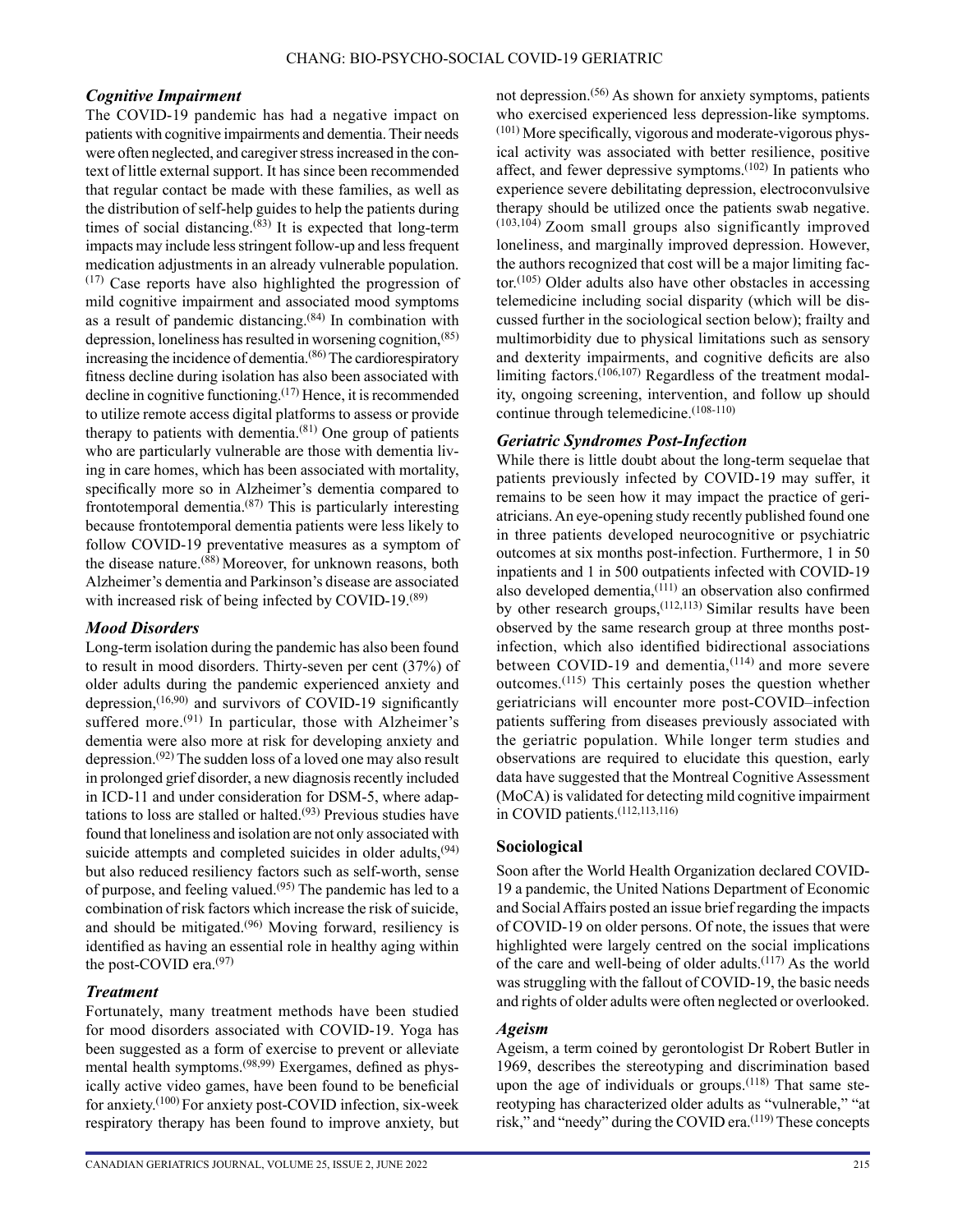were commonplace online, where one out of every four tweets about COVID-19 analyzed were identified as being ageist or offensive towards older adults.<sup>(120)</sup> However, these worrisome trends were also introduced into the policies of governments and institutions. In response to overflowing intensive care units during the early months of COVID-19, Italy utilized policies that worked against older adults, including but not limited to setting age limits for ICU admissions, or further evaluating the comorbidities of older adults prior to ICU admission,(121) and we in Canada are certainly not exempt from utilizing similar policies.(122) The American Geriatric Society has also since then recommended against similar ageist policies,  $(123)$  and the United Nations has also called upon governments to include older adults in consultation for policy-making.(117) Colenda et  $al.$ <sup>(124)</sup> have recommended the following four goals to prevent ageist policies: a) make clinical research more inclusive of all ages, such as emergent use of experimental therapies and diagnostic tools; b) engage geriatricians and gerontologists in institutional decisions regarding care, including rationing; c) inform policy and funding with cognizance of the needs of vulnerable populations; and d) emphasize the importance of personalized approaches to older adults that enact respect for autonomy, justice, and beneficence.

#### *Disparities and Inequalities*

Older adults are also more vulnerable to disparities in everyday life, which the pandemic has unfortunately magnified. Older adults and those socioeconomically vulnerable have been identified as being disproportionately affected, and once infected, there were also inequalities noted with regard to their medical and social care, as well as their long-term consequences.(125) In Canada, early waves of COVID-19 ravaged older adults living in long-term facilities, demonstrating the dire need for reform;(122,126,127) data from Ontario's Long-Term Care COVID-19 Commission shows that little has been done to mitigate this one year into the pandemic.<sup> $(128)$ </sup> While internet and digital technologies have connected the world in the current times of social distancing, older adults have also been disproportionately limited in their use,  $(129,130)$  leaving them with worse outcomes associated with isolation.

#### *End of Life*

End-of-life care is quintessential in the care of older adults with COVID-19, given the higher mortality associated with age. Kunz and Minder $(131)$  have made the following recommendations for palliation when the situation arises: a) consideration of palliation at home or in nursing homes, or allowing for visits of families during visitation ban; b) optimizing of comfort care medications; and c) open discussion regarding advance care planning. Due to social distancing and visitation bans, many patients in early days of COVID-19 were dying alone without the company of their loved ones. It is recommended that exceptions are made for the family members of dying patients by utilizing rapid testing of the caregivers and family where available.<sup> $(132)$ </sup> It is also important to take into account the end-of-life experience specific to COVID-19 which have shorter dying phases, for which

comfort care medication should be targeted accordingly.<sup>(133)</sup> Palliative care teams should be involved in the care of these patients and the discussions of advance care planning, as well as any communications with family members who are unable to be at the side of the patients.(132)

## **CONCLUSION**

As the COVID-19 pandemic progresses, our understanding of its impacts evolves daily. This literature review serves as a summary of the research that has been published to date, and highlights many questions that are still yet unanswered. It is quite unfortunate, however, that older adults are underrepresented in randomized controlled trials,(134) and that there is a lack of research investigating the role of comprehensive geriatric assessment.(135) There are still many unknowns due to the lack of high-quality research amongst older adults,  $(134)$ such as what the long-term sequelae are, or whether more patients will require care going forward due to developing geriatric syndromes. Nevertheless, there is no doubt that the consequences of COVID-19 will be observed within the geriatric population in years to come, and physicians must be ready with the knowledge to provide care.

## **ACKNOWLEDGEMENTS**

We would like to thank our Department of Geriatrics colleagues at Memorial University, as well as the reviewers who have kindly taken their time to assist us in refining this manuscript.

## **CONFLICT OF INTEREST DISCLOSURES**

We have read and understood the Canadian Geriatrics Journal's policy on conflicts of interest disclosure and declare there are no conflicts of interest.

## **FUNDING**

This research did not receive external funding.

## **REFERENCES**

- 1. Listings of WHO's response to COVID-19: WHO; 2020 [cited 2021 May 1, 2021]. Available from: [https://www.who.int/news/](https://www.who.int/news/item/29-06-2020-covidtimeline) [item/29-06-2020-covidtimeline](https://www.who.int/news/item/29-06-2020-covidtimeline)
- 2. Center for Systems Science and Engineering (CSSE). COVID-19 dashboard. Baltimore, MD: John Hopkins University; 2021 [updated 2021/04/30; cited 2021 04/30]. Available from:<https://coronavirus.jhu.edu/map.html>
- 3. Government of Canada. COVID-19 daily epidemiology update. 2021 [updated April 30 2021; cited 2021 April 30]. Available from: [https://health-infobase.canada.ca/covid-19/](https://health-infobase.canada.ca/covid-19/epidemiological-summary-covid-19-cases.html) [epidemiological-summary-covid-19-cases.html](https://health-infobase.canada.ca/covid-19/epidemiological-summary-covid-19-cases.html)
- 4. Kline KA, Bowdish DM. Infection in an aging population. *Curr Opin Microbiol*. 2016;29:63-7. Epub 2015/12/18. doi: 10.1016/j.mib.2015.11.003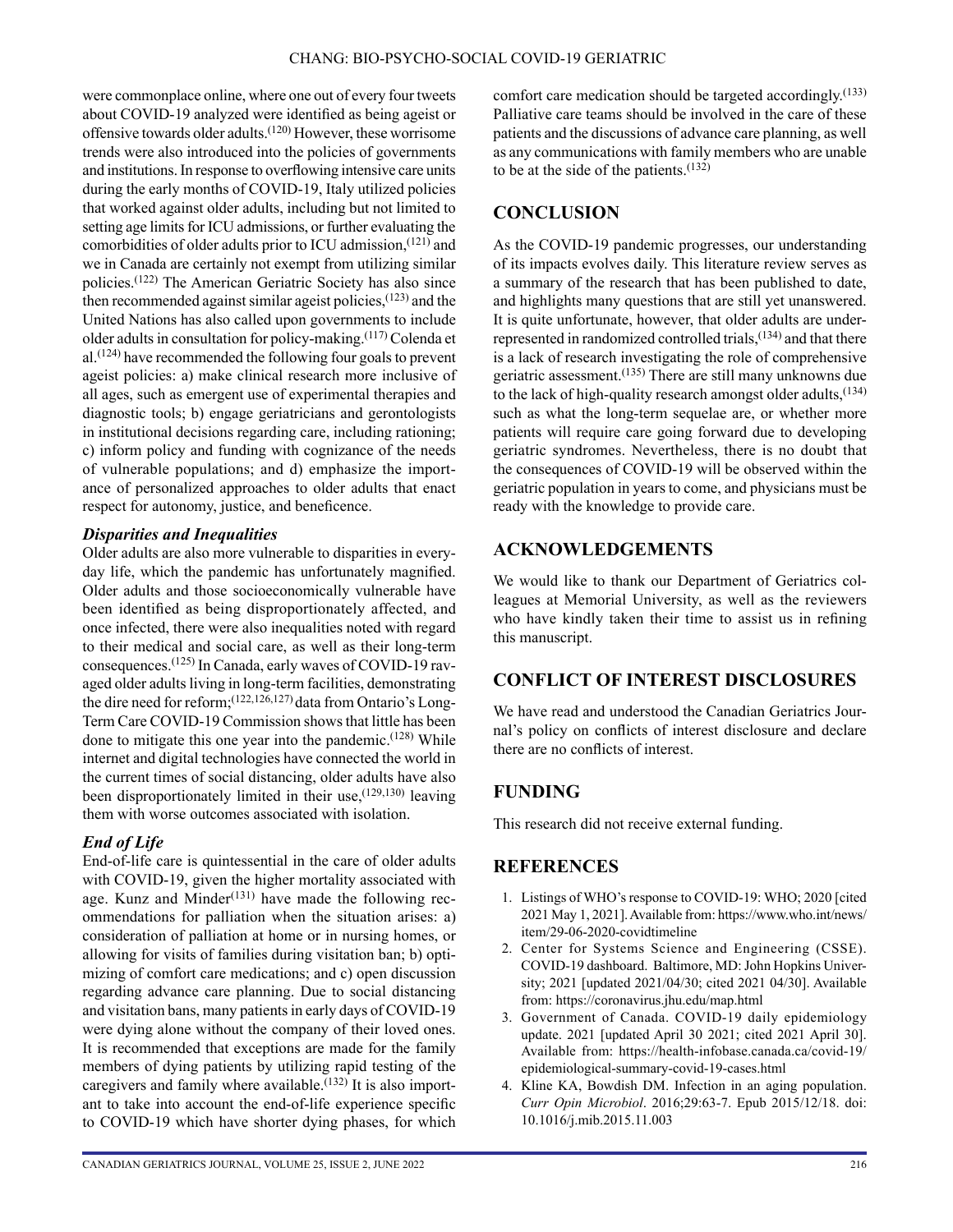- 5. Verity R, Okell LC, Dorigatti I, *et al*. Estimates of the severity of coronavirus disease 2019: a model-based analysis. *Lancet Infect Dis.* 2020;20(6):669–77. Epub 2020/04/03. doi: 10.1016/ s1473-3099(20)30243-7
- 6. Santesmasses D, Castro JP, Zenin AA, *et al*. COVID-19 is an emergent disease of aging. *Aging Cell.* 2020;19(10):e13230. Epub 2020/10/03. doi: 10.1111/acel.13230
- 7. Cihan FG, Gökgöz Durmaz F. Evaluation of COVID-19 phobia and the feeling of loneliness in the geriatric age group. *Int J Clin Pract*. 2021;75(6):e14089. Epub 2021/02/12. doi: 10.1111/ ijcp.14089
- 8. Chen J, Jiang Q, Xia X, *et al*. Individual variation of the SARS-CoV-2 receptor ACE2 gene expression and regulation. *Aging Cell*. 2020;19(7):e13168. Epub 2020/06/20. doi: 10.1111/ acel.13168
- 9. Rezaei-Shahsavarloo Z, Atashzadeh-Shoorideh F, Gobbens RJJ, Ebadi A, Ghaedamini Harouni G. The impact of interventions on management of frailty in hospitalized frail older adults: a systematic review and meta-analysis. *BMC Geriatr*. 2020;20(1):526. doi: 10.1186/s12877-020-01935-8
- 10. Engel GL. The need for a new medical model: a challenge for biomedicine. *Science*. 1977;196(4286):129–36. Epub 1977/04/08. doi: 10.1126/science.847460
- 11. Fillit HM, Rockwood K, Young J. Brocklehurst's Textbook of Geriatric Medicine and Gerontology, eighth ed. Amsterdam: Elsevier; 2016.
- 12. Bajaj V, Gadi N, Spihlman AP, Wu SC, Choi CH, Moulton VR. Aging, immunity, and COVID-19: how age influences the host immune response to coronavirus infections? *Front Physiol*. 2021;11(1793). doi: 10.3389/fphys.2020.571416
- 13. Stahl EC, Brown BN. Cell therapy strategies to combat immunosenescence. organogenesis. 2015;11(4):159–72. Epub 2015/11/21. doi: 10.1080/15476278.2015.1120046
- 14. Weyand CM, Goronzy JJ. Aging of the immune system. Mechanisms and therapeutic targets. *Ann Am Thorac Soc*. 2016;13(Suppl 5):S422–S428. Epub 2016/12/23. doi: 10.1513/ AnnalsATS.201602-095AW
- 15. Brunner S, Herndler-Brandstetter D, Weinberger B, Grubeck-Loebenstein B. Persistent viral infections and immune aging. *Ageing Res Rev*. 2011;10(3):362–69. Epub 2010/08/24. doi: 10.1016/j.arr.2010.08.003
- 16. Sepúlveda-Loyola W, Rodríguez-Sánchez I, Pérez-Rodríguez P, *et al*. Impact of social isolation due to COVID-19 on health in older people: mental and physical effects and recommendations. *J Nutr Health Aging*. 2020;24(9):938–47. Epub 2020/11/07. doi: 10.1007/s12603-020-1469-2
- 17. Palmer K, Monaco A, Kivipelto M, *et al*. The potential longterm impact of the COVID-19 outbreak on patients with noncommunicable diseases in Europe: consequences for healthy ageing. *Aging Clin Exp Res*. 2020;32(7):1189–94. Epub 2020/05/28. doi: 10.1007/s40520-020-01601-4
- 18. Briguglio M, Giorgino R, Dell'Osso B, *et al*. Consequences for the elderly after COVID-19 isolation: FEaR (frail elderly amid restrictions). *Front Psychol*. 2020;11(2433). doi: 10.3389/ fpsyg.2020.565052
- 19. Tan LF, Seetharaman S. Preventing the spread of COVID-19 to nursing homes: experience from a Singapore Geriatric Centre. *J Am Geriatr Soc*. 2020;68(5):942. Epub 2020/04/02. doi: 10.1111/jgs.16447
- 20. Heffner KL, Waring ME, Roberts MB, Eaton CB, Gramling R. Social isolation, C-reactive protein, and coronary heart

disease mortality among community-dwelling adults. *Soc Sci Med*. 2011;72(9):1482–88. Epub 2011/04/16. doi: 10.1016/j. socscimed.2011.03.016

- 21. Steptoe A, Shankar A, Demakakos P, Wardle J. Social isolation, loneliness, and all-cause mortality in older men and women. *Proc Natl Acad Sci USA*. 2013;110(15):5797–801. Epub 2013/03/27. doi: 10.1073/pnas.1219686110
- 22. Yu B, Steptoe A, Chen LJ, Chen YH, Lin CH, Ku PW. Social isolation, loneliness, and all-cause mortality in patients with cardiovascular disease: a 10-year follow-up study. *Psychosom Med*. 2020;82(2):208–14. Epub 2019/12/17. doi: 10.1097/ psy.0000000000000777
- 23. Yang YC, Chou CL, Kao CL. Exercise, nutrition, and medication considerations in the light of the COVID pandemic, with specific focus on geriatric population: a literature review. *J Chin Med Assoc*. 2020;83(11):977–80. Epub 2020/07/18. doi: 10.1097/jcma.0000000000000393
- 24. Nikolich-Zugich J, Knox KS, Rios CT, Natt B, Bhattacharya D, Fain MJ. SARS-CoV-2 and COVID-19 in older adults: what we may expect regarding pathogenesis, immune responses, and outcomes. *Geroscience*. 2020;42(2):505–14. Epub 2020/04/11. doi: 10.1007/s11357-020-00186-0
- 25. Fisman DN, Bogoch I, Lapointe-Shaw L, McCready J, Tuite AR. Risk factors associated with mortality among residents with coronavirus disease 2019 (COVID-19) in long-term care facilities in Ontario, Canada. *JAMA Netwk Open*. 2020;3(7):e2015957. Epub 2020/07/23. doi: 10.1001/jamanetworkopen.2020.15957
- 26. Wu J, Zhang J, Sun X, *et al*. Influence of diabetes mellitus on the severity and fatality of SARS-CoV-2 (COVID-19) infection. *Diabetes Obes Metab*. 2020;22(10):1907–14. Epub 2020/06/05. doi: 10.1111/dom.14105
- 27. Zhang P, Wang M, Wang Y, *et al*. Risk factors associated with the progression of COVID-19 in elderly diabetes patients. *Diabetes Res Clin Pract*. 2021;171:108550. Epub 2020/11/25. doi: 10.1016/j.diabres.2020.108550
- 28. Al-Salameh A, Lanoix JP, Bennis Y, *et al*. Characteristics and outcomes of COVID-19 in hospitalized patients with and without diabetes. *Diabetes Metab Res Rev*. 2021;37(3):e3388. Epub 2020/07/20. doi: 10.1002/dmrr.3388
- 29. Azwar MK, Setiati S, Rizka A, Fitriana I, Saldi SRF, Safitri ED. Clinical profile of elderly patients with COVID-19 hospitalised in Indonesia's National General Hospital. *Acta Med Indones*. 2020;52(3):199–205. Epub 2020/10/07.
- 30. McMichael TM, Currie DW, Clark S, *et al*. Epidemiology of Covid-19 in a long-term care facility in King County, Washington. *N Engl J Med*. 2020;382(21):2005–11. Epub 2020/03/27. doi: 10.1056/NEJMoa2005412
- 31. Mendes A, Serratrice C, Herrmann FR, *et al*. Predictors of in-hospital mortality in older patients with COVID-19: The COVIDAge Study. *J Am Med Dir Assoc*. 2020;21(11):1546–54. Epub 2020/11/04. doi: 10.1016/j.jamda.2020.09.014
- 32. Zeng F, Deng G, Cui Y, *et al*. A predictive model for the severity of COVID-19 in elderly patients. *Aging*. 2020;12(21):20982– 96. Epub 2020/11/11. doi: 10.18632/aging.103980
- 33. Hwang J, Ryu HS, Kim HA, Hyun M, Lee JY, Yi HA. Prognostic factors of COVID-19 infection in elderly patients: a multicenter study. *J Clin Med*. 2020;9(12):3932. Epub 2020/12/10. doi: 10.3390/jcm9123932
- 34. Welch C. Age and frailty are independently associated with increased COVID-19 mortality and increased care needs in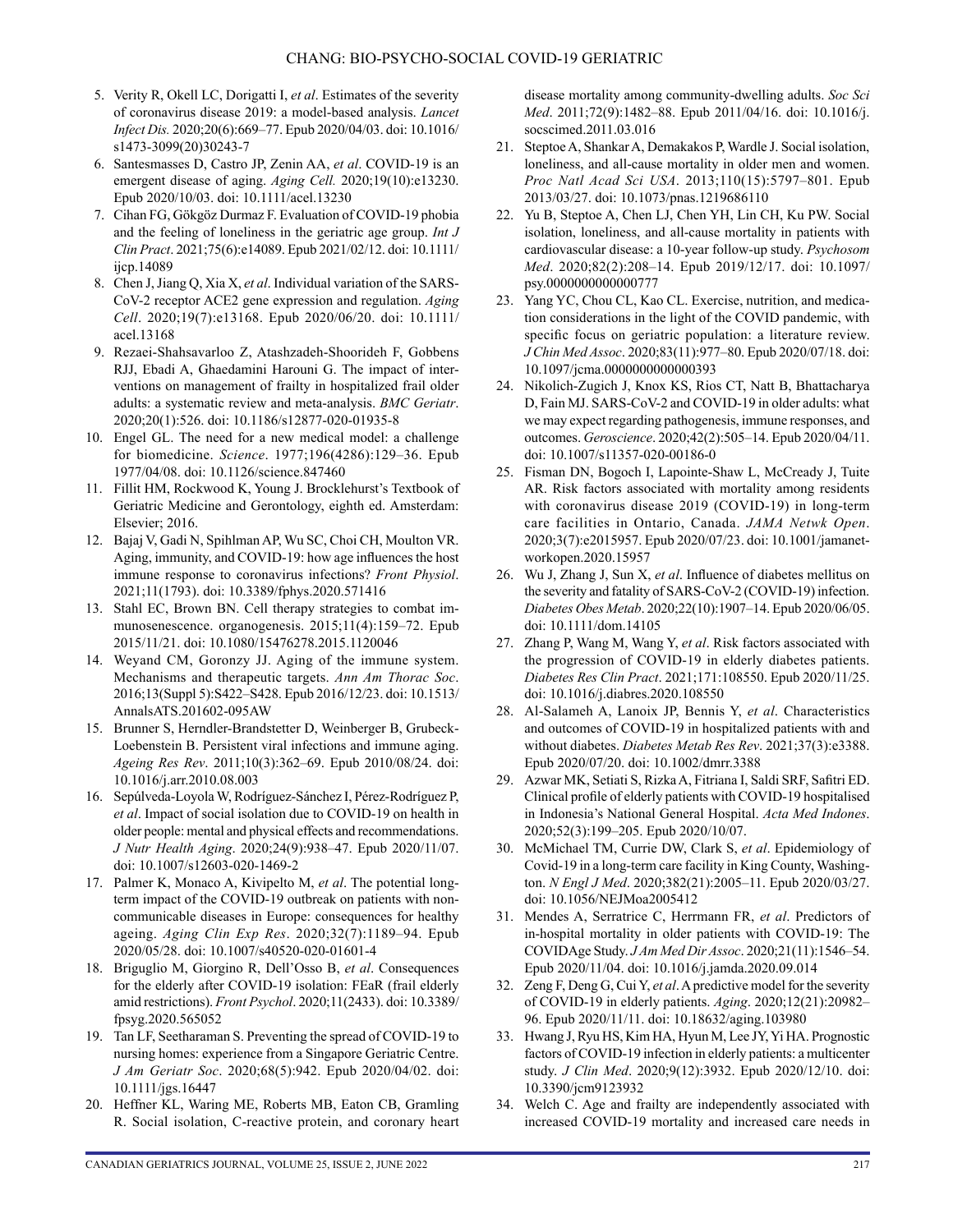survivors: results of an international multi-centre study. *Age Ageing*. 2021;50(3):617–30. doi: 10.1093/ageing/afab026

- 35. Liu G, Zhang S, Mao Z, Wang W, Hu H. Clinical significance of nutritional risk screening for older adult patients with CO-VID-19. *Eur J Clin Nutr*. 2020;74(6):876–83. Epub 2020/05/15. doi: 10.1038/s41430-020-0659-7
- 36. Aw D, Woodrow L, Ogliari G, Harwood R. Association of frailty with mortality in older inpatients with Covid-19: a cohort study. *Age Ageing*. 2020;49(6):915–22. Epub 2020/08/12. doi: 10.1093/ageing/afaa184
- 37. Collins JT, Short R, Carter B, *et al*. The clinical frailty scale: estimating the prevalence of frailty in older patients hospitalised with COVID-19. The COPE Study. *Geriatrics*. 2020;5(3):58. Epub 2020/09/25. doi: 10.3390/geriatrics5030058
- 38. Pranata R, Henrina J, Lim MA, *et al*. Clinical frailty scale and mortality in COVID-19: A systematic review and dose-response meta-analysis. *Arch Gerontol Geriatr*. 2021;93:104324. Epub 2020/12/15. doi: 10.1016/j.archger.2020.104324
- 39. Plotnikov G, Waizman E, Tzur I, Yusupov A, Shapira Y, Gorelik O. The prognostic role of functional dependency in older inpatients with COVID-19. *BMC Geriatr*. 2021;21(1):219. Epub 2021/04/02. doi: 10.1186/s12877-021-02158-1
- 40. Blomaard LC, van der Linden CMJ, van der Bol JM, Jansen SWM, Polinder-Bos HA, Willems HC, et al. Frailty is associated with in-hospital mortality in older hospitalised COVID-19 patients in the Netherlands: the COVID-OLD study. Age Ageing. 2021;50(3):631–40. Epub 2021/01/31. doi: 10.1093/ageing/ afab018.
- 41. Yan X, Wang S, Ma P, Yang B, Si D, Liu G, *et al*. Cardiac injury is associated with inflammation in geriatric COVID-19 patients. *J Clin Lab Anal*. 2021;35(1):e23654. Epub 2020/11/20. doi: 10.1002/jcla.23654
- 42. Hacquin A, Putot S, Barben J, *et al*. Bedside chest ultrasound to distinguish heart failure from pneumonia-related dyspnoea in older COVID-19 patients. *ESC Heart Fail*. 2020;7(6):4424–28. Epub 2020/10/14. doi: 10.1002/ehf2.13017
- 43. Covino M, De Matteis G, Burzo ML, Russo A, Forte E, Carnicelli A, et al. Predicting In-Hospital Mortality in COVID-19 Older Patients with Specifically Developed Scores. J Am Geriatr Soc. 2021;69(1):37-43. Epub 2020/11/17. doi: 10.1111/jgs.16956.
- 44. Zerah L, Baudouin É, Pépin M, *et al*. Clinical characteristics and outcomes of 821 older patients with SARS-Cov-2 infection admitted to acute care geriatric wards: a multicenter retrospective cohort study. *J Gerontol A Biol Sci Med Sci*. 2021;76(3):e4–e12. Epub 2020/08/28. doi: 10.1093/gerona/glaa210
- 45. Recinella G, Marasco G, Tufoni M, *et al*. Clinical role of lung ultrasound for the diagnosis and prognosis of coronavirus disease pneumonia in elderly patients: a pivotal study. *Gerontology*. 2021;67(1):78–86. Epub 2020/12/04. doi: 10.1159/000512209
- 46. Lidoriki I, Frountzas M, Schizas D. Could nutritional and functional status serve as prognostic factors for COVID-19 in the elderly? *Med Hypotheses*. 2020;144:109946. Epub 2020/06/02. doi: 10.1016/j.mehy.2020.109946
- 47. Recinella G, Marasco G, Serafini G, *et al*. Prognostic role of nutritional status in elderly patients hospitalized for COVID-19: a monocentric study. *Aging Clin Exp Res*. 2020;32(12):2695–701. Epub 2020/10/10. doi: 10.1007/s40520-020-01727-5
- 48. Zuo T, Zhang F, Lui GCY, *et al*. Alterations in gut microbiota of patients with COVID-19 during time of hospitalization. *Gastroenterology*. 2020;159(3):944–55. Epub 2020/05/23. doi: 10.1053/j.gastro.2020.05.048
- 49. Annweiler C, Beaudenon M, Gautier J, *et al*. COvid-19 and high-dose VITamin D supplementation TRIAL in high-risk older patients (COVIT-TRIAL): study protocol for a randomized controlled trial. *Trials*. 2020;21(1):1031. Epub 2020/12/30. doi: 10.1186/s13063-020-04928-5
- 50. Annweiler C, Hanotte B, de l'Eprevier CG, Sabatier JM, Lafaie L, Célarier T. Vitamin D and survival in COVID-19 patients: a quasi-experimental study. *J Steroid Biochem Mol Biol.* 2020;204:105771. Epub 2020/10/17. doi: 10.1016/j. jsbmb.2020.105771
- 51. Ménager P, Brière O, Gautier J, *et al*. Regular Use of VKA prior to COVID-19 associated with lower 7-day survival in hospitalized frail elderly COVID-19 patients: the GERIA-COVID Cohort Study. *Nutrients.* 2020;13(1). Epub 2020/12/31. doi: 10.3390/nu13010039
- 52. Gao Y, Liu T, Zhong W, *et al*. Risk of metformin in patients with type 2 diabetes with COVID-19: a preliminary retrospective report. *Clin Transl Sci*. 2020;13(6):1055–59. Epub 2020/09/22. doi: 10.1111/cts.12897
- 53. Lally MA, Tsoukas P, Halladay CW, O'Neill E, Gravenstein S, Rudolph JL. Metformin is associated with decreased 30 day mortality among nursing home residents infected with SARS-CoV2. *J Am Med Dir Assoc*. 2021;22(1):193–98. Epub 2020/11/25. doi: 10.1016/j.jamda.2020.10.031
- 54. Genet B, Vidal JS, Cohen A, *et al*. COVID-19 in-hospital mortality and use of renin-angiotensin system blockers in geriatrics patients. *J Am Med Dir Assoc*. 2020;21(11):1539–45. Epub 2020/11/04. doi: 10.1016/j.jamda.2020.09.004
- 55. Myint PK, Carter B, Barlow-Pay F, *et al*. Routine use of immunosuppressants is associated with mortality in hospitalised patients with COVID-19. *Ther Adv Drug Saf*. 2021;12:2042098620985690. Epub 2021/03/09. doi: 10.1177/2042098620985690
- 56. Liu K, Zhang W, Yang Y, Zhang J, Li Y, Chen Y. Respiratory rehabilitation in elderly patients with COVID-19: a randomized controlled study. *Complement Ther Clin Pract.* 2020;39:101166. Epub 2020/05/08. doi: 10.1016/j.ctcp.2020.101166
- 57. Levi N, Ganchrow K, Gheva M. Decision-making: physical therapist intervention for patients with COVID-19 in a geriatric setting. *Phys Ther*. 2020;100(9):1465–68. Epub 2020/06/27. doi: 10.1093/ptj/pzaa116
- 58. Li T, Zhang Y, Gong C, *et al*. Prevalence of malnutrition and analysis of related factors in elderly patients with COVID-19 in Wuhan, China. *Eur J Clin Nutr*. 2020;74(6):871–75. Epub 2020/04/22. doi: 10.1038/s41430-020-0642-3
- 59. Pawelec G, McElhaney J. Unanticipated efficacy of SARS-CoV-2 vaccination in older adults. *Immun Ageing*. 2021;18(1):7. doi: 10.1186/s12979-021-00219-y
- 60. Hansen CH, Michlmayr D, Gubbels SM, Mølbak K, Ethelberg S. Assessment of protection against reinfection with SARS-CoV-2 among 4 million PCR-tested individuals in Denmark in 2020: a population-level observational study. *Lancet*. 2021;397(10280):1204–12. Epub 2021/03/21. doi: 10.1016/ s0140-6736(21)00575-4
- 61. Pawelec G, Bronikowski A, Cunnane SC, *et al*. The conundrum of human immune system "senescence". *Mech Ageing Develop*. 2020;192:111357. doi: https://doi.org/10.1016/j. mad.2020.111357
- 62. Polack FP, Thomas SJ, Kitchin N, *et al*. Safety and efficacy of the BNT162b2 mRNA Covid-19 vaccine. *N Eng J Med*. 2020;383(27):2603–15. doi: 10.1056/NEJMoa2034577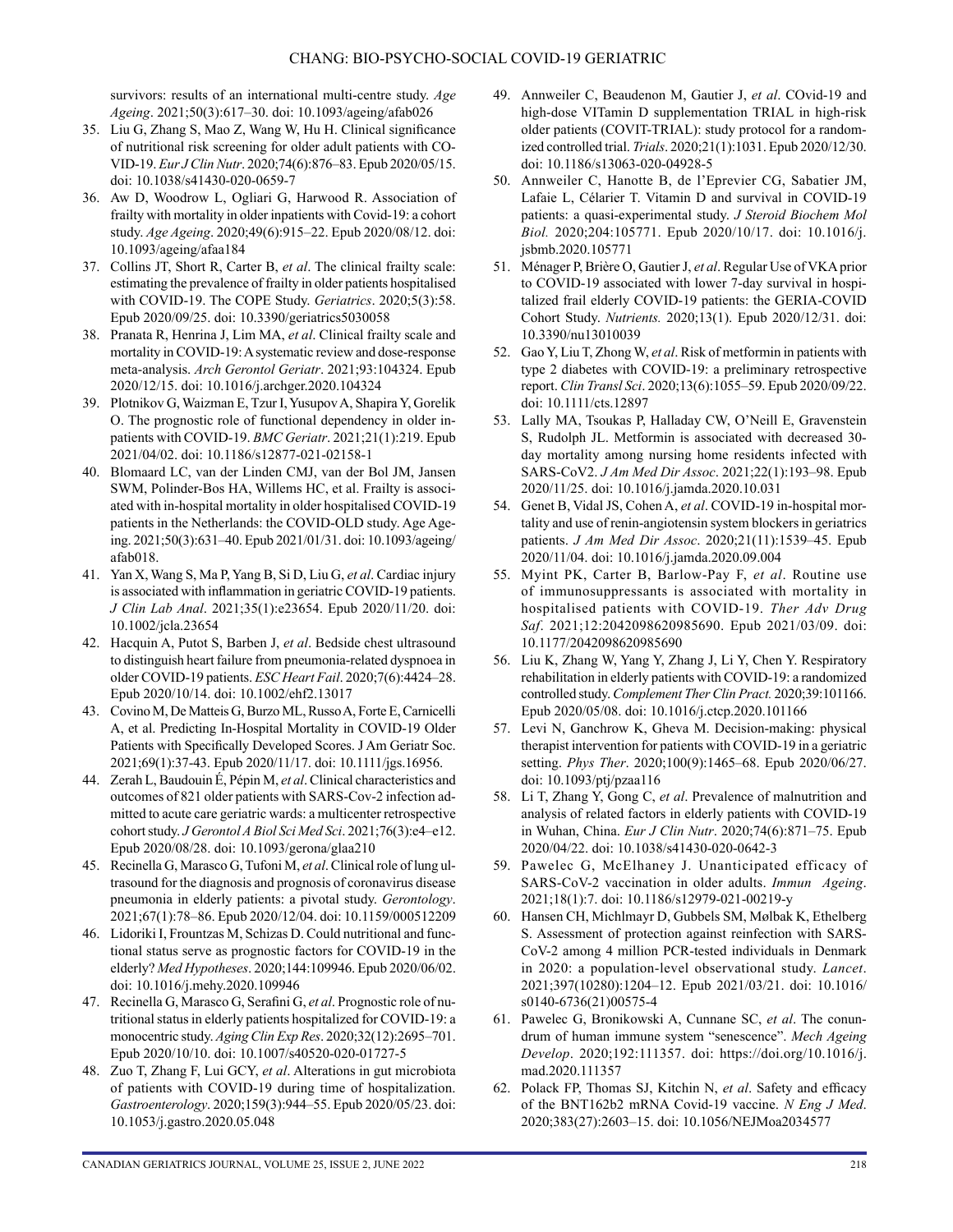- 63. Walsh EE, Frenck RW, Falsey AR, et al. Safety and immunogenicity of two RNA-based Covid-19 vaccine candidates. *N Eng J Med*. 2020;383(25):2439–50. doi: 10.1056/NEJMoa2027906
- 64. Sahin U, Muik A, Derhovanessian E, *et al*. COVID-19 vaccine BNT162b1 elicits human antibody and TH1 T cell responses. *Nature*. 2020;586(7830):594–99. doi: 10.1038/s41586-020-2814-7
- 65. Vabret N, Britton GJ, Gruber C, *et al*. Immunology of CO-VID-19: current state of the science. *Immunity*. 2020;52(6):910– 41. Epub 2020/06/09. doi: 10.1016/j.immuni.2020.05.002
- 66. Oja AE, Saris A, Ghandour CA, *et al*. Divergent SARS-CoV-2-specific T and B cell responses in severe but not mild COVID-19. *Eur J Immunol*. 2020;50(12):1998–2012. doi: 10.1101/2020.06.18.159202
- 67. Kim SJ, Nguyen VG, Park YH, Park BK, Chung HC. A novel synonymous mutation of SARS-CoV-2: is this possible to affect their antigenicity and immunogenicity? *Vaccines*. 2020;8(2):220. Epub 2020/05/20. doi: 10.3390/vaccines8020220
- 68. Lee CH, Pinho MP, Buckley PR, *et al*. Potential CD8+ T Cell cross-reactivity against SARS-CoV-2 conferred by other coronavirus strains. *Front Immunol*. 2020:2878. doi: 10.3389/ fimmu.2020.579480
- 69. Le Bert N, Tan AT, Kunasegaran K, *et al*. SARS-CoV-2-specific T cell immunity in cases of COVID-19 and SARS, and uninfected controls. *Nature*. 2020;584(7821):457–62. Epub 2020/07/16. doi: 10.1038/s41586-020-2550-z
- 70. Sauer K, Harris T. An effective COVID-19 vaccine needs to engage T Cells. *Front Immunol*. 2020:2371. doi: 10.3389/ fimmu.2020.581807
- 71. Parry HM, Bruton R, Tut G, *et al*. Single vaccination with BNT162b2 or ChAdOx1 in older people induces equivalent antibody generation but enhanced cellular responses after ChAdOx1. *SSRN* [Preprint]. 2021. doi: http://dx.doi. org/10.2139/ssrn.3825573
- 72. Parry HM, Tut G, Faustini S, *et al*. BNT162b2 vaccination in people over 80 years of age induces strong humoral immune responses with cross neutralisation of P.1 Brazilian variant. *SSRN* [Preprint]. 2021. doi: http://dx.doi.org/10.2139/ssrn.3816840
- 73. Angyal A, Longet S, Moore S, *et al*. T-Cell and antibody responses to first BNT162b2 vaccine dose in previously SARS-CoV-2-infected and infection-naive UK healthcare workers: a multicentre, prospective, observational cohort study. *SSRN* [Preprint]. 2021. doi: http://dx.doi.org/10.2139/ssrn.3812375
- 74. Sohrabi Y, Dos Santos JC, Dorenkamp M, *et al*. Trained immunity as a novel approach against COVID-19 with a focus on Bacillus Calmette-Guérin vaccine: mechanisms, challenges and perspectives. *Clin Transl Immunol*. 2020;9(12):e1228. Epub 2020/12/29. doi: 10.1002/cti2.1228
- 75. Kennedy M, Helfand BKI, Gou RY, *et al*. Delirium in older patients with COVID-19 presenting to the emergency department. *JAMA Netwk Open*. 2020;3(11):e2029540. Epub 2020/11/20. doi: 10.1001/jamanetworkopen.2020.29540
- 76. Alkeridy WA, Almaghlouth I, Alrashed R, *et al*. A unique presentation of delirium in a patient with otherwise asymptomatic COVID-19. *J Am Geriatr Soc*. 2020;68(7):1382–84. Epub 2020/05/10. doi: 10.1111/jgs.16536
- 77. Zazzara MB, Penfold RS, Roberts AL, *et al*. Probable delirium is a presenting symptom of COVID-19 in frail, older adults: a cohort study of 322 hospitalised and 535 community-based older adults. *Age Ageing*. 2021;50(1):40–48. Epub 2020/09/29. doi: 10.1093/ageing/afaa223
- 78. Duggan MC, Van J, Ely EW. Delirium assessment in critically

ill older adults: considerations during the COVID-19 pandemic. *Crit Care Clin*. 2021;37(1):175–90. Epub 2020/11/17. doi: 10.1016/j.ccc.2020.08.009

- 79. Mattace-Raso F, Polinder-Bos H, Oosterwijk B, *et al*. Delirium: a frequent manifestation in COVID-19 older patients. *Clin Interv Aging*. 2020;15:2245–47. Epub 2020/12/10. doi: 10.2147/ cia.S280189
- 80. Mendes A, Herrmann FR, Périvier S, Gold G, Graf CE, Zekry D. Delirium in older patients with COVID-19: prevalence, risk factors and clinical relevance. *J Gerontol A Biol Sci Med Sci.* 2021;76(8):142–48. Epub 2021/02/05. doi: 10.1093/gerona/ glab039
- 81. Mok VCT, Pendlebury S, Wong A, *et al*. Tackling challenges in care of Alzheimer's disease and other dementias amid the CO-VID-19 pandemic, now and in the future. *Alzheimers Dement*. 2020;16(11):1571–81. Epub 2020/08/14. doi: 10.1002/alz.12143
- 82. Castagna A, Manzo C, Ruotolo G. Comprensive Geriatric Assessment in hospitalized older patients with COVID-19. *Geriatr Gerontol Int*. 2021;21(1):118–19. Epub 2020/12/02. doi: 10.1111/ggi.14103
- 83. Canevelli M, Valletta M, Blasi MT, *et al*. Facing dementia during the COVID-19 outbreak. *J Am Geriatr Soc*. 2020;68(8):1673–76. Epub 2020/06/10. doi: 10.1111/jgs.16644
- 84. Padala KP, Parkes CM, Padala PR. Neuropsychological and functional impact of COVID-19 on mild cognitive impairment. *Am J Alzheimers Dis Other Demen*. 2020;35:1533317520960875. Epub 2020/09/25. doi: 10.1177/1533317520960875
- 85. Hwang TJ, Rabheru K, Peisah C, Reichman W, Ikeda M. Loneliness and social isolation during the COVID-19 pandemic. *Int Psychogeriatr*. 2020;32(10):1217–20. Epub 2020/05/27. doi: 10.1017/s1041610220000988
- 86. Kuiper JS, Zuidersma M, Voshaar RC, *et al*. Social relationships and risk of dementia: a systematic review and meta-analysis of longitudinal cohort studies. *Ageing Res Rev*. 2015;22:39–57. Epub 2015/05/10. doi: 10.1016/j.arr.2015.04.006
- 87. Matias-Guiu JA, Pytel V, Matías-Guiu J. Death rate due to CO-VID-19 in Alzheimer's disease and frontotemporal dementia. *J Alzheimers Dis*. 2020;78(2):537–41. Epub 2020/10/20. doi: 10.3233/jad-200940
- 88. Suzuki M, Hotta M, Nagase A, *et al*. The behavioral pattern of patients with frontotemporal dementia during the COVID-19 pandemic. *Int Psychogeriatr*. 2020;32(10):1231–34. Epub 2020/06/10. doi: 10.1017/S104161022000109X
- 89. Yu Y, Travaglio M, Popovic R, Leal NS, Martins LM. Alzheimer's and Parkinson's diseases predict different COVID-19 outcomes: a UK Biobank study. *Geriatrics*. 2021;6(1):10. Epub 2021/02/04. doi: 10.3390/geriatrics6010010
- 90. Meng H, Xu Y, Dai J, Zhang Y, Liu B, Yang H. Analyze the psychological impact of COVID-19 among the elderly population in China and make corresponding suggestions. *Psychiatry Res*. 2020;289:112983. Epub 2020/04/11. doi: 10.1016/j.psychres.2020.112983
- 91. Mowla A, Ghaedsharaf M, Pani A. Psychopathology in elderly COVID-19 survivors and controls. *J Geriatr Psychiatry Neurol*. 2021:8919887211002664. Epub 2021/03/23. doi: 10.1177/08919887211002664
- 92. El Haj M, Altintas E, Chapelet G, Kapogiannis D, Gallouj K. High depression and anxiety in people with Alzheimer's disease living in retirement homes during the covid-19 crisis. *Psychiatry Res*. 2020;291:113294. Epub 2020/08/09. doi: 10.1016/j. psychres.2020.113294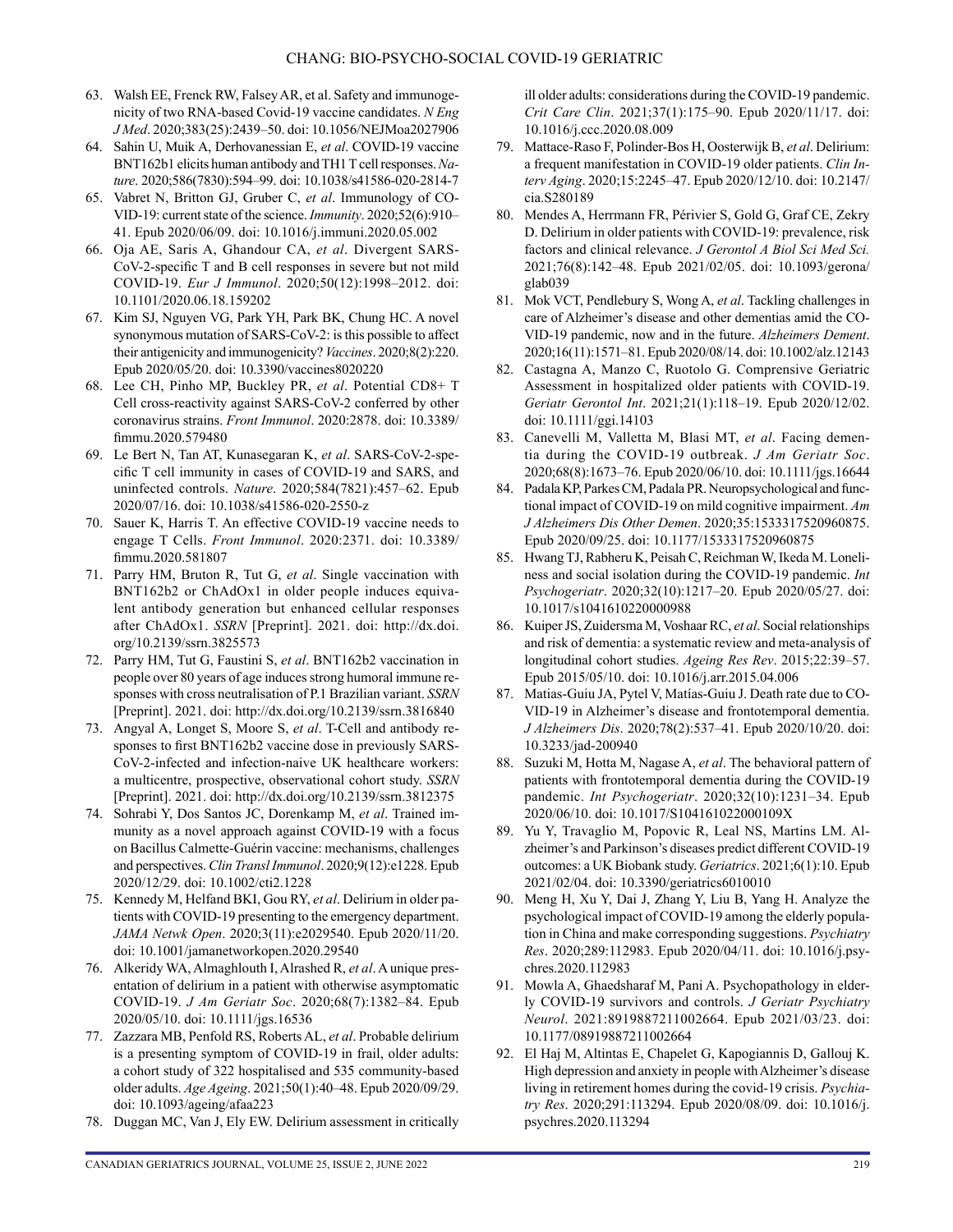- 93. Goveas JS, Shear MK. Grief and the COVID-19 pandemic in older adults. *Am J Geriatr Psychiatry*. 2020;28(10):1119–25. Epub 2020/06/27. doi: 10.1016/j.jagp.2020.06.021
- 94. Fässberg MM, van Orden KA, Duberstein P, *et al*. A systematic review of social factors and suicidal behavior in older adulthood. *Int J Environ Res Public Health*. 2012;9(3):722–45. Epub 2012/06/13. doi: 10.3390/ijerph9030722
- 95. Novotney A. The risks of social isolation. *Monitor Psychol*. 2019;50(5):32. Available from: [https://www.apa.org/mon](https://www.apa.org/monitor/2019/05/ce-corner-isolation)[itor/2019/05/ce-corner-isolation](https://www.apa.org/monitor/2019/05/ce-corner-isolation)
- 96. Reger MA, Stanley IH, Joiner TE. Suicide mortality and coronavirus disease 2019—a perfect storm? [Viewpoint] *JAMA Psychiatry*. 2020;77(11):1093–94. Epub 2020/04/11. doi: 10.1001/jamapsychiatry.2020.1060
- 97. Chen LK. Older adults and COVID-19 pandemic: resilience matters. *Arch Gerontol Geriatr.* 2020;89:104124. Epub 2020/06/01. doi: 10.1016/j.archger.2020.104124
- 98. Ransing R, da Costa MP, Adiukwu F, *et al*. Yoga for COVID-19 and natural disaster related mental health issues: challenges and perspectives. *Asian J Psychiatr*. 2020;53:102386. Epub 2020/09/13. doi: 10.1016/j.ajp.2020.102386
- 99. Mohanty S, Sharma P, Sharma G. Yoga for infirmity in geriatric population amidst COVID-19 pandemic: comment on "Age and Ageism in COVID-19: elderly mental health-care vulnerabilities and needs". *Asian J Psychiatr*. 2020;53:102199. Epub 2020/06/27. doi: 10.1016/j.ajp.2020.102199
- 100. Viana RB, de Lira CAB. Exergames as coping strategies for anxiety disorders during the COVID-19 QUARANTINE PER-IOD. *Games Health J*. 2020;9(3):147–49. Epub 2020/05/07. doi: 10.1089/g4h.2020.0060
- 101. Callow DD, Arnold-Nedimala NA, Jordan LS, *et al*. The mental health benefits of physical activity in older adults survive the CO-VID-19 pandemic. *Am J Geriatr Psychiatry*. 2020;28(10):1046– 57. Epub 2020/07/28. doi: 10.1016/j.jagp.2020.06.024
- 102. Carriedo A, Cecchini JA, Fernandez-Rio J, Méndez-Giménez A. COVID-19, psychological well-being and physical activity levels in older adults during the nationwide lockdown in Spain. *Am J Geriatr Psychiatry*. 2020;28(11):1146–55. Epub 2020/09/14. doi: 10.1016/j.jagp.2020.08.007
- 103. Burhan AM, Safi A, Blair M, O'Reilly R. Electroconvulsive therapy for geriatric depression in the COVID-19 era: reflection on the ethics. *Am J Geriatr Psychiatry*. 2020;28(8):900–02. Epub 2020/05/20. doi: 10.1016/j.jagp.2020.05.007
- 104. Sienaert P, Lambrichts S, Popleu L, Van Gerven E, Buggenhout S, Bouckaert F. Electroconvulsive therapy during COVID-19-times: our patients cannot wait. *Am J Geriatr Psychiatry*. 2020;28(7): 772–75. Epub 2020/04/30. doi: 10.1016/j.jagp.2020.04.013
- 105. Shapira S, Yeshua-Katz D, Cohn-Schwartz E, Aharonson-Daniel L, Sarid O, Clarfield AM. A pilot randomized controlled trial of a group intervention via Zoom to relieve loneliness and depressive symptoms among older persons during the COVID-19 outbreak. *Internet Interv*. 2021;24:100368. Epub 2021/02/03. doi: 10.1016/j.invent.2021.100368
- 106. Doraiswamy S, Jithesh A, Mamtani R, Abraham A, Cheema S. Telehealth use in geriatrics care during the COVID-19 pandemic-a scoping review and evidence synthesis. *Int J Environ Res Public Health*. 2021;18(4):1755. doi: 10.3390/ijerph18041755
- 107. Parker SJ, Jessel S, Richardson JE, Reid MC. Older adults are mobile too! Identifying the barriers and facilitators to older adults' use of mHealth for pain management. *BMC Geriatr*. 2013;13(1):43. doi: 10.1186/1471-2318-13-43
- 108. Gould CE, Hantke NC. Promoting technology and virtual visits to improve older adult mental health in the face of COVID-19. *Am J Geriatr Psychiatry*. 2020;28(8):889–90. Epub 2020/05/15. doi: 10.1016/j.jagp.2020.05.011
- 109. Hantke NC, Gould C. Examining older adult cognitive status in the time of COVID-19. *J Am Geriatr Soc*. 2020;68(7):1387–89. Epub 2020/04/29. doi: 10.1111/jgs.16514
- 110. Zubatsky M, Berg-Weger M, Morley J. Using telehealth groups to combat loneliness in older adults through COVID-19. *J Am Geriatr Soc*. 2020;68(8):1678–79. Epub 2020/05/12. doi: 10.1111/jgs.16553
- 111. Taquet M, Geddes JR, Husain M, Luciano S, Harrison PJ. 6-month neurological and psychiatric outcomes in 236 379 survivors of COVID-19: a retrospective cohort study using electronic health records. *The Lancet Psychiatry*. 2021;8(5):416–27. doi: 10.1016/S2215-0366(21)00084-5
- 112. Del Brutto OH, Wu S, Mera RM, Costa AF, Recalde BY, Issa NP. Cognitive decline among individuals with history of mild symptomatic SARS-CoV-2 infection: a longitudinal prospective study nested to a population cohort. *Eur J Neurol*. 2021;28(10):3245– 53. Epub 2021/02/13. doi: 10.1111/ene.14775
- 113. Pilotto A, Cristillo V, Piccinelli SC, Zoppi N, Bonzi G, Sattin D, *et al*. Long-term neurological manifestations of COVID-19: prevalence and predictive factors. *Neurol Sci*. 2021;42(12):4903–07. doi: 10.1101/2020.12.27.20248903.
- 114. Taquet M, Luciano S, Geddes JR, Harrison PJ. Bidirectional associations between COVID-19 and psychiatric disorder: retrospective cohort studies of 62 354 COVID-19 cases in the USA. *Lancet Psychiatry*. 2021;8(2):130–40. Epub 2020/11/13. doi: 10.1016/s2215-0366(20)30462-4
- 115. Vrillon A, Mhanna E, Aveneau C, *et al*. COVID-19 in adults with dementia: clinical features and risk factors of mortality-a clinical cohort study on 125 patients. *Alzheimers Res Ther*. 2021;13(1):77. Epub 2021/04/12. doi: 10.1186/s13195-021- 00820-9
- 116. Blazhenets G, Schröter N, Bormann T, *et al*. Slow but evident recovery from neocortical dysfunction and cognitive impairment in a series of chronic COVID-19 patients. *J Nuclear Med*. 2021;62(7):910–15. doi: 10.2967/jnumed.121.262128.
- 117. United Nations. Issue Brief: Older persons and COVID-19: A defining moment for informed, inclusive and targeted respons. New York: United Nations Department of Economics and Social Affairs; 2020.
- 118. Butler RN. Age-ism: another form of bigotry. *The Gerontologist*. 1969;9(4Part1):243–46. doi: 10.1093/geront/9.4\_Part\_1.243
- 119. Webb L. COVID-19 lockdown: a perfect storm for older people's mental health. *J Psychiatr Ment Health Nurs*. 2021;28(2):300. Epub 2020/05/01. doi: 10.1111/jpm.12644
- 120. Jimenez-Sotomayor MR, Gomez-Moreno C, Soto-Perez-de-Celis E. Coronavirus, ageism, and twitter: an evaluation of tweets about older adults and COVID-19. *J Am Geriatr Soc*. 2020;68(8):1661–65. Epub 2020/04/28. doi: 10.1111/jgs.16508
- 121. Cesari M, Proietti M. COVID-19 in Italy: ageism and decision making in a pandemic. *J Am Med Dir Assoc*. 2020;21(5):576– 77. Epub 2020/04/01. doi: 10.1016/j.jamda.2020.03.025
- 122. Hogan DB, MacKnight C, Madden KM, Montero-Odasso M, Stall N. Canadian geriatrics in the time of COVID-19. *J Am Geriatr Soc*. 2020;68(6):1173–74. Epub 2020/04/29. doi: 10.1111/jgs.16518
- 123. Farrell TW, Ferrante LE, Brown T, *et al*. AGS Position Statement: Resource allocation strategies and age-related consider-